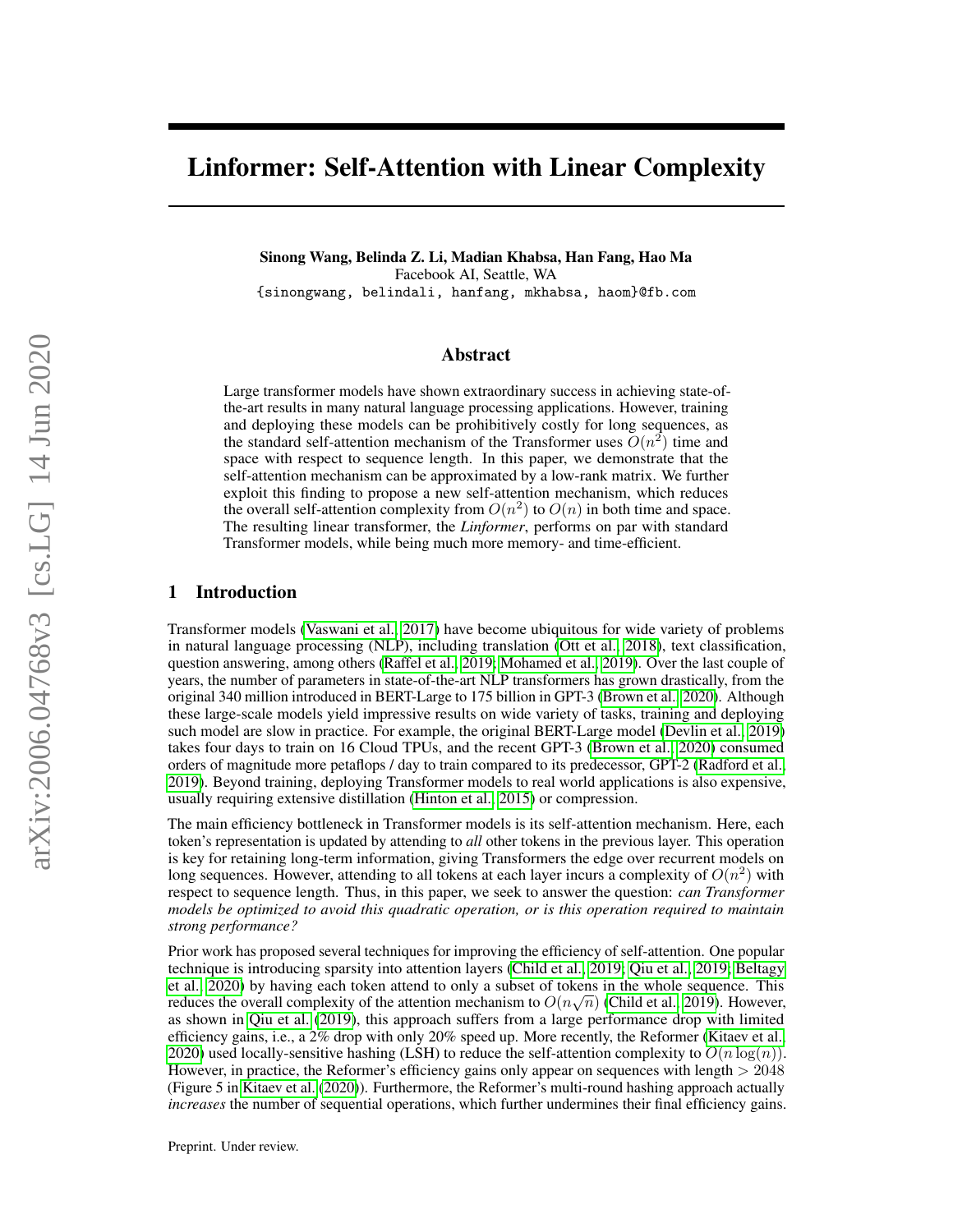In this work, we introduce a novel approach for tackling the self-attention bottleneck in Transformers. Our approach is inspired by the key observation that *self-attention is low rank*. More precisely, we show both theoretically and empirically that the stochastic matrix formed by self-attention can be approximated by a low-rank matrix. Empowered by this observation, we introduce a novel mechanism that reduces self-attention to an  $O(n)$  operation in both space- and time-complexity: we decompose the original scaled dot-product attention into multiple smaller attentions through linear projections, such that the combination of these operations forms a low-rank factorization of the original attention. A summary of runtimes for various Transformer architectures, including ours, can be found in Table [1.](#page-1-0)

One predominant application of Transformers, that has seen the most gains, is using them as pretrained language models, whereby models are first pretrained with a language modeling objective on a large corpus, then finetuned on target tasks using supervised data [\(Devlin et al., 2019;](#page-8-1) [Liu et al., 2019;](#page-8-6) [Lewis et al., 2019\)](#page-8-7). Following [Devlin et al.](#page-8-1) [\(2019\)](#page-8-1), we pretrain our model on BookCorpus [\(Zhu](#page-9-6) [et al., 2015\)](#page-9-6) plus English Wikipedia using masked-language-modeling objective. We observe similar pretraining performance to the standard Transformer model. We then finetune our pretrained models on three tasks from GLUE [\(Wang et al., 2018\)](#page-9-7) and one sentiment analysis task, IMDB reviews [\(Maas](#page-8-8) [et al., 2011\)](#page-8-8). On these tasks, we find that our model performs comparably, or even slightly better, than the standard pretrained Transformer, while observing significant training and inference speedups.

| Model Architecture                      | Complexity per Layer | Sequential Operation |
|-----------------------------------------|----------------------|----------------------|
| Recurrent                               | O(n)                 | O(n)                 |
| Transformer, (Vaswani et al., 2017)     | $O(n^2)$             | O(1)                 |
| Sparse Tansformer, (Child et al., 2019) | $O(n\sqrt{n})$       | O(1)                 |
| Reformer, (Kitaev et al., 2020)         | $O(n \log(n))$       | $O(\log(n))$         |
| Linformer                               | O(n)                 | O(1)                 |

<span id="page-1-0"></span>Table 1: Per-layer time complexity and minimum number of sequential operations as a function of sequence length  $(n)$  for various architectures.

## 2 Backgrounds and Related works

#### 2.1 Transformer and Self-Attention

The Transformer is built upon the idea of Multi-Head Self-Attention (MHA), which allows the model to jointly attend to information at different positions from different representation subspaces. MHA is defined as

$$
\text{MultiHead}(Q, K, V) = \text{Concat}(\text{head}_1, \text{head}_2, \dots, \text{head}_h)W^O,\tag{1}
$$

where  $Q, K, V \in \mathbb{R}^{n \times d_m}$  are input embedding matrices, n is sequence length,  $d_m$  is the embedding dimension, and  $h$  is the number of heads. Each head is defined as:

<span id="page-1-1"></span>head<sub>i</sub> = Attention(
$$
QW_i^Q, KW_i^K, VW_i^V
$$
) = softmax
$$
\underbrace{\begin{bmatrix} QW_i^Q(KW_i^K)^T \\ \hline \sqrt{d_k} \end{bmatrix}}_{P} VW_i^V, \qquad (2)
$$

where  $W_i^Q, W_i^K \in \mathbb{R}^{d_m \times d_k}, W_i^V \in \mathbb{R}^{d_m \times d_v}, W^O \in \mathbb{R}^{h d_v \times d_m}$  are learned matrices and  $d_k, d_v$  are the hidden dimensions of the projection subspaces. For the rest of this paper, we will not differentiate between  $d_k$  and  $d_v$  and just use d.

The self-attention defined in [\(2\)](#page-1-1) refers to a context mapping matrix  $P \in \mathbb{R}^{n \times n}$ . The Transformer uses  $P$  to capture the input context for a given token, based on a combination of all tokens in the sequence. However, computing P is expensive. It requires multiplying two  $n \times d$  matrices, which is  $O(n^2)$  in time and space complexity. This quadratic dependency on the sequence length has become a bottleneck for Transformers.

#### 2.2 Related works

There has been much prior literature on improving the efficiency of Transformers, especially the self-attention bottleneck. The most common techniques for model efficiency that can be applied to Transformers (some specific to Transformers, others more general-purpose) include: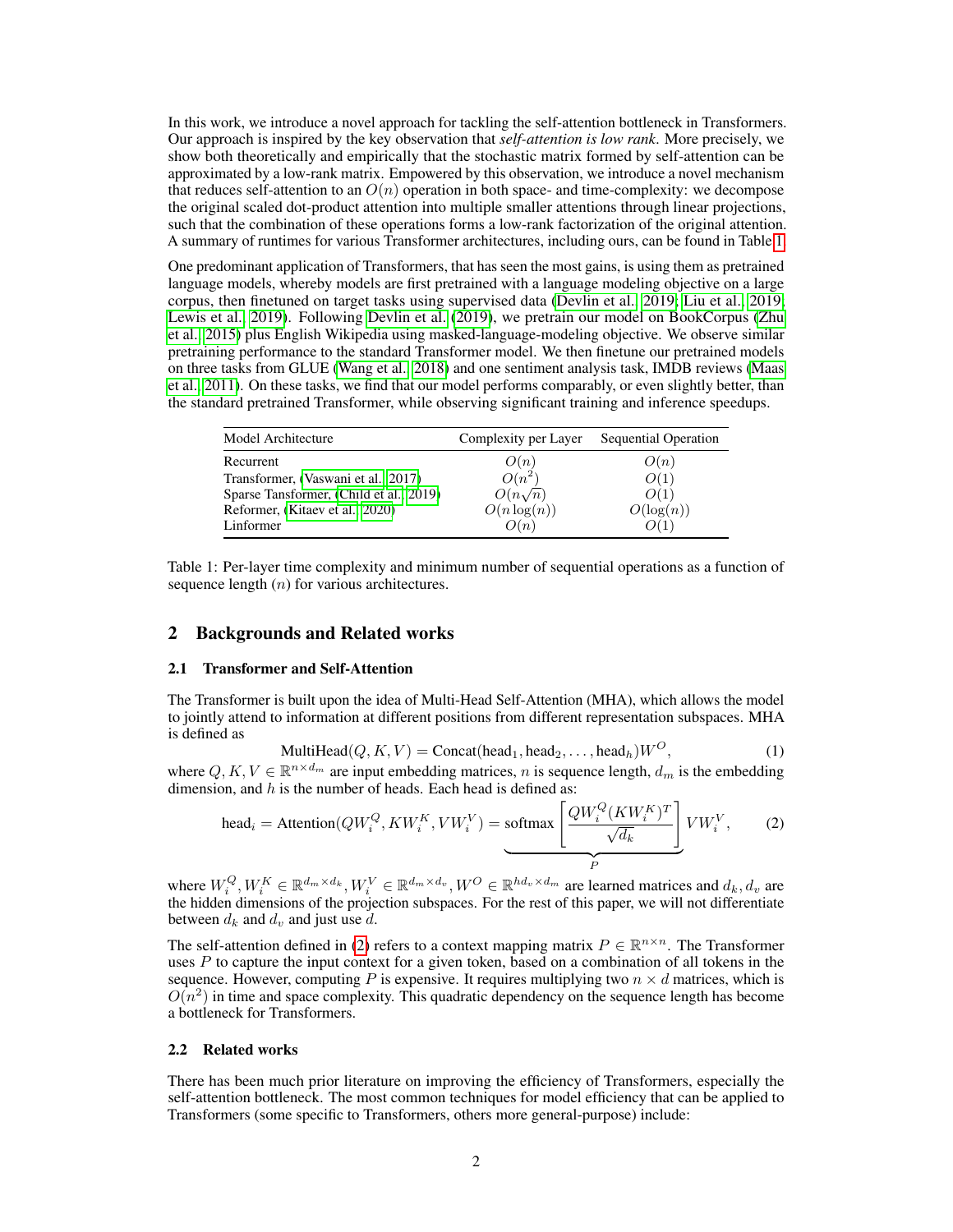**Mixed Precision** [\(Micikevicius et al., 2017\)](#page-9-8): Using half-precision or mixed-precision representations of floating points is popular in deep learning, and is also widely used in training Transformers [\(Ott](#page-9-9) [et al., 2019\)](#page-9-9). This technique can be further improved through Quantization Aware Training [\(Jacob](#page-8-9) [et al., 2018;](#page-8-9) [Fan et al., 2020\)](#page-8-10), where the weights are quantized during training and the gradients are approximated with the Straight-Through Estimator. This line of work is orthogonal to our approach, and we use mixed-precision training by default.

Knowledge Distillation [\(Hinton et al., 2015\)](#page-8-2): Knowledge distillation aims to transfer the "knowledge" from a large teacher model to a lightweight student model. The student model is then used during inference. However this approach has drawbacks: It does not address speeding up the *teacher* model during training, and moreover, student models usually suffer performance degradation compared to the teacher model. For example, when distilling a 12-layer BERT to a 6-layer BERT, the student model experiences an average 2.5% performance drop on several benchmark tasks [\(Sanh](#page-9-10) [et al., 2019\)](#page-9-10).

Sparse Attention [\(Child et al., 2019\)](#page-8-3): This technique improves the efficiency of self-attention by adding sparsity in the context mapping matrix  $P$ . For example, the Sparse Transformer [\(Child et al.,](#page-8-3) [2019\)](#page-8-3) only computes  $P_{ij}$  around the diagonal of matrix P (instead of the all  $P_{ij}$ ). Meanwhile, blockwise self-attention [\(Qiu et al., 2019\)](#page-9-5) divides P into multiple blocks and only computes  $P_{ij}$ within the selected blocks. However, these techniques also suffer a large performance degradation, while having only limited additional speed-up, i.e., 2% drop with 20% speed up.

LSH Attention [\(Kitaev et al., 2020\)](#page-8-5): Locally-sensitive hashing (LSH) attention utilizes a multi-round hashing scheme when computing dot-product attention, which in theory reduces the self-attention complexity to  $O(n \log(n))$ . However, in practice, their complexity term has a large constant  $128^2$ and it is only more efficient than the vanilla transformer when sequence length is extremely long.

Improving Optimizer Efficiency: Microbatching [\(Huang et al., 2019\)](#page-8-11) splits a batch into small microbatches (which can be fit into memory), and then separately runs forward and backward passes on them with gradient accumulation. Gradient checkpointing [\(Chen et al., 2016\)](#page-8-12) saves memory by only caching activations of a subset of layers. The uncached activations are recomputed during backpropagation from the latest checkpoint. Both techniques trade off time for memory, and do not speed up inference.

As we've noted, most common techniques have limitations in reducing both the training and inference time/memory consumption, we investigate how to optimize the self-attention layers and introduce our approach next.

## 3 Self-Attention is Low Rank

In this section, we demonstrate that the self-attention mechanism, i.e., the context mapping matrix P, is low-rank.

We first provide a spectrum analysis of the context mapping matrix  $P$ . We use two pretrained transformer models, RoBERTa-base (12-layer stacked transformer) and RoBERTa-large (24-layer stacked transformer) [\(Liu et al., 2019\)](#page-8-6) on two tasks: masked-language-modeling task on Wiki103 [\(Merity](#page-9-11) [et al., 2016\)](#page-9-11) and classification task on IMDB [\(Maas et al., 2011\)](#page-8-8). In Figure [1](#page-3-0) (left), we apply singular value decomposition into  $P$  across different layers and different heads of the model, and plot the normalized cumulative singular value averaged over 10k sentences. The results exhibit a clear long-tail spectrum distribution across each layer, head and task. This implies that most of the information of matrix  $P$  can be recovered from the first few largest singular values. In Figure [1](#page-3-0) (right), we plot a heatmap of the normalized cumulative singular value at the 128-th largest singular value (out of 512). We observe that the spectrum distribution in higher layers is more skewed than in lower layers, meaning that, in higher layers, more information is concentrated in the largest singular values and the rank of  $P$  is lower.

Below, we provide a theoretical analysis of the above spectrum results.

<span id="page-2-0"></span>**Theorem 1.** (self-attention is low rank) *For any*  $Q, K, V \in \mathbb{R}^{n \times d}$  *and*  $W_i^Q, W_i^K, W_i^V \in \mathbb{R}^{d \times d}$ , *for* any column vector  $w\in\mathbb{R}^n$  of matrix  $VW^V_i$  , there exists a low-rank matrix  $\tilde{P}\in\mathbb{R}^{n\times n}$  such that

$$
\Pr(\|\tilde{P}w^T - Pw^T\| < \epsilon \|Pw^T\|) > 1 - o(1) \text{ and } \text{rank}(\tilde{P}) = \Theta(\log(n)),\tag{3}
$$

*where the context mapping matrix* P *is defined in [\(2\)](#page-1-1).*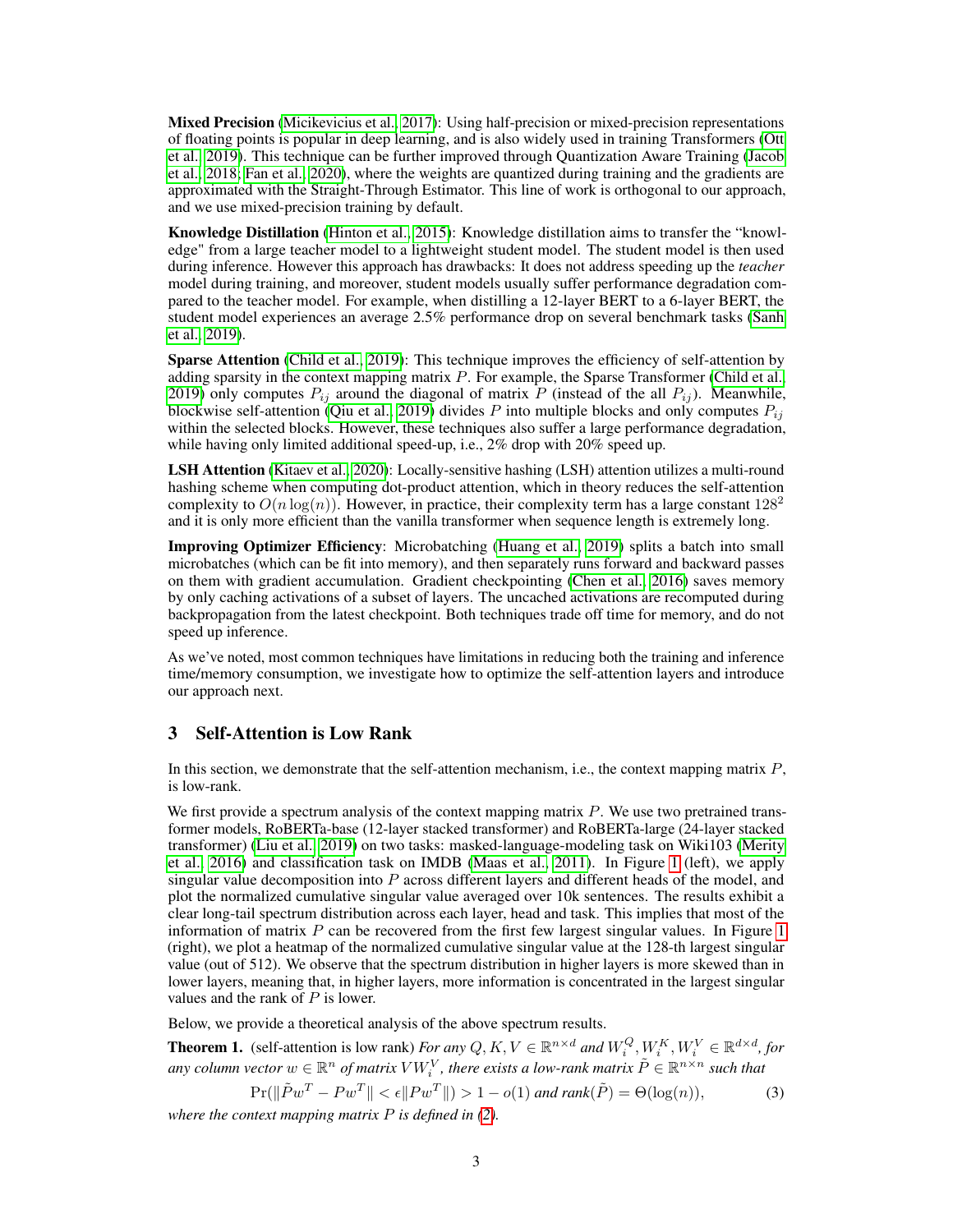

<span id="page-3-0"></span>Figure 1: Left two figures are spectrum analysis of the self-attention matrix in pretrained transformer model [\(Liu et al., 2019\)](#page-8-6) with  $n = 512$ . The Y-axis is the normalized cumulative singular value of context mapping matrix  $P$ , and the X-axis the index of largest eigenvalue. The results are based on both RoBERTa-base and large model in two public datasets: Wiki103 and IMDB. The right figure plots the heatmap of normalized cumulative eigenvalue at the 128-th largest eigenvalue across different layers and heads in Wiki103 data.

*Proof.* Based on the definition of the context mapping matrix P, we can write

$$
P = \text{softmax}\left[\frac{QW_i^Q(KW_i^K)^T}{\sqrt{d}}\right] = \exp(A) \cdot D_A^{-1},\tag{4}
$$

where  $D_A$  is an  $n \times n$  diagonal matrix. The main idea of this proof is based on the distributional Johnson–Lindenstrauss lemma [\(Lindenstrauss, 1984\)](#page-8-13) (JL for short). We construct the approximate low rank matrix as  $\tilde{P} = \exp(A) \cdot D_A^{-1} R^T R$ , where  $R \in \mathbb{R}^{k \times n}$  with i.i.d. entries from  $N(0, 1/k)$ . We can then use the JL lemma to show that, for any column vector  $w \in \mathbb{R}^n$  of matrix  $V W_i^V$ , when  $k = 5 \log(n) / (\epsilon^2 - \epsilon^3)$ , we have

$$
\Pr\left(\|PR^T R w^T - P w^T\| \le \epsilon \|P w^T\|\right) > 1 - o(1). \tag{5}
$$

For more details, refer to the supplementary materials.

$$
\square
$$

Given the low-rank property of the context mapping matrix  $P$ , one straightforward idea is to use singular value decomposition (SVD) to approximate P with a low-rank matrix  $P_{\text{low}}$ , as follows

$$
P \approx P_{\text{low}} = \sum_{i=1}^{k} \sigma_i u_i v_i^T = \underbrace{\begin{bmatrix} u_1, \cdots, u_k \end{bmatrix}}_{k} \text{diag}\{\sigma_1, \cdots, \sigma_k\} \begin{bmatrix} v_1 \\ \vdots \\ v_k \end{bmatrix} \right\} k \tag{6}
$$

where  $\sigma_i$ ,  $u_i$  and  $v_i$  are the i largest singular values and their corresponding singular vectors. Based on the results in Theorem [1](#page-2-0) and the Eckart–Young–Mirsky Theorem [\(Eckart & Young, 1936\)](#page-8-14), one can use  $P_{\text{low}}$  to approximate self-attention [\(2\)](#page-1-1) with  $\epsilon$  error and  $O(nk)$  time and space complexity. However, this approach requires performing an SVD decomposition in *each* self-attention matrix, which adds additional complexity. Therefore, we propose another approach for low-rank approximation that avoids this added complexity.

#### 4 Model

In this section, we propose a new self-attention mechanism which allows us to compute the contextual mapping  $P \cdot VW_i^{\bar{V}}$  in linear time and memory complexity with respect to sequence length.

The main idea of our proposed linear self-attention (Figure [2\)](#page-4-0) is to add two linear projection matrices  $E_i, F_i \in \mathbb{R}^{n \times k}$  when computing key and value. We first project the original  $(n \times d)$ -dimensional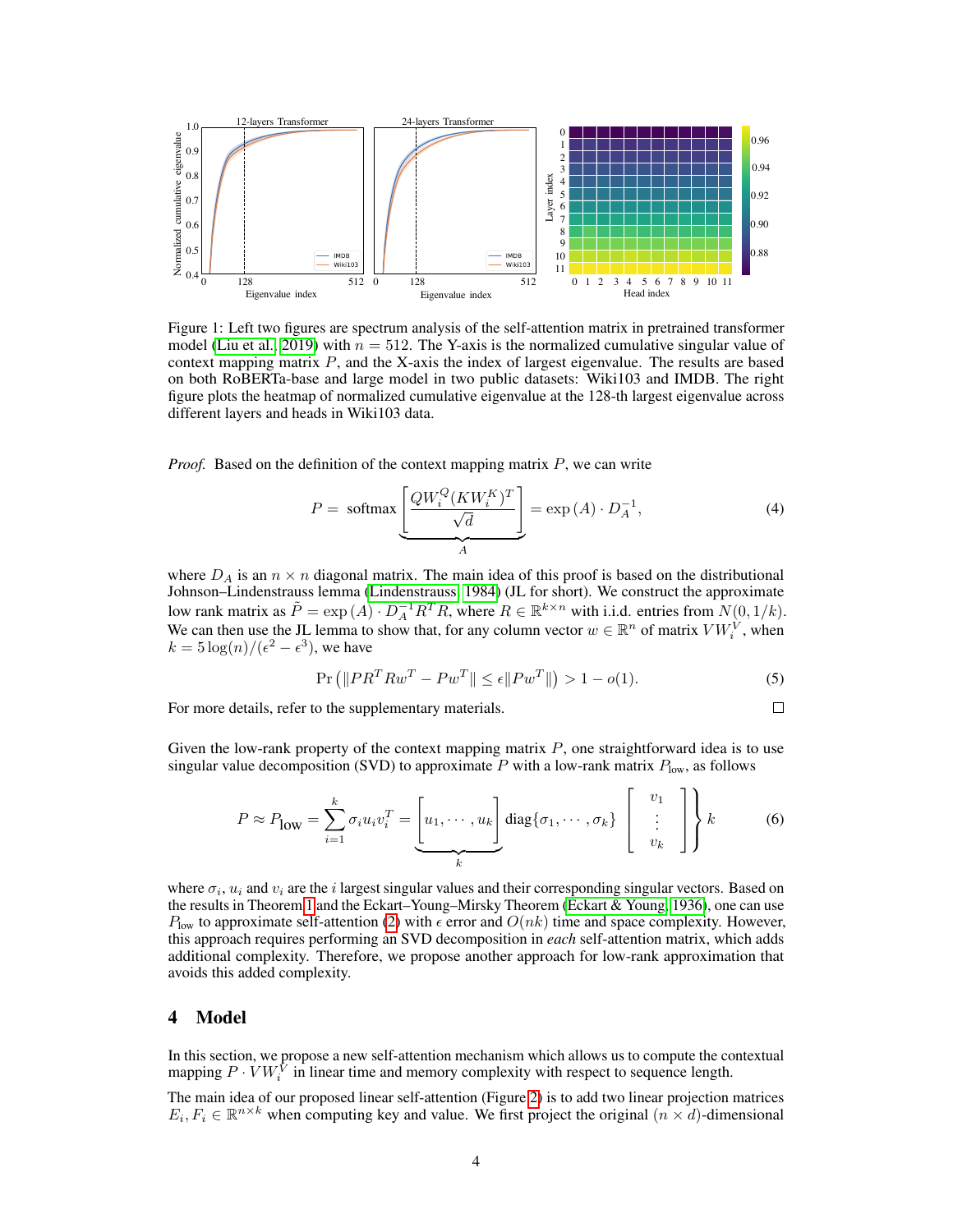

<span id="page-4-0"></span>Figure 2: Left and bottom-right show architecture and example of our proposed multihead linear self-attention. Top right shows inference time vs. sequence length for various Linformer models.

key and value layers  $KW_i^K$  and  $VW_i^V$  into  $(k \times d)$ -dimensional projected key and value layers. We then compute an  $(n \times k)$ -dimensional context mapping matrix  $\bar{P}$  using scaled dot-product attention.

<span id="page-4-1"></span>
$$
\overline{\text{head}_i} = \text{Attention}(QW_i^Q, E_i K W_i^K, F_i V W_i^V)
$$
  
= softmax  $\left(\frac{QW_i^Q (E_i K W_i^K)^T}{\sqrt{d_k}}\right) \cdot \underbrace{F_i V W_i^V}_{k \times d},$  (7)

Finally, we compute context embeddings for each head<sub>i</sub> using  $\bar{P} \cdot (F_i V W_i^V)$ . Note the above operations only require  $O(nk)$  time and space complexity. Thus, if we can choose a very small projected dimension k, such that  $k \ll n$ , then we can significantly reduce the memory and space consumption. The following theorem states that, when  $\vec{k} = O(d/\epsilon^2)$  (independent of *n*), one can approximate  $P \cdot VW_i^V$  using linear self-attention [\(7\)](#page-4-1) with  $\epsilon$  error.

**Theorem 2.** *(Linear self-attention) For any*  $Q_i, K_i, V_i \in \mathbb{R}^{n \times d}$  and  $W_i^Q, W_i^K, W_i^V \in \mathbb{R}^{d \times d}$ , if  $k = \min\{\Theta(9d\log(d)/\epsilon^2), 5\Theta(\log(n)/\epsilon^2)\}\$ , then there exists matrices  $E_i, F_i \in \mathbb{R}^{n \times k}$  such that,  $\kappa = \min_{\{ \Theta(\text{SU}) \leq k \}} \max_{\{ \Theta(\text{U}) \leq k \}} \max_{\{ \Theta(\text{U}) \leq k \}} \max_{\{ \Theta(\text{V}) \leq k \}} \min_{\{ \Theta(\text{V}) \leq k \}} \min_{\{ \Theta(\text{V}) \leq k \}} \min_{\{ \Theta(\text{V}) \leq k \}} \min_{\{ \Theta(\text{V}) \leq k \}} \min_{\{ \Theta(\text{V}) \leq k \}} \min_{\{ \Theta(\text{V}) \leq k \}} \min_{\{ \Theta(\text{V}) \leq k \}} \min_{\{ \Theta(\text{V}) \leq k \$ d*, we have*

$$
\Pr\left(\|\text{softmax}(wE_i^T)F_iVW_i^V - \text{softmax}(w)VW_i^V\|\le \epsilon \|\text{softmax}(w)\|\|VW_i^V\|\right) > 1 - o(1) \tag{8}
$$

*Proof.* The main idea of proof is based on the distributional Johnson–Lindenstrauss lemma [\(Linden-](#page-8-13)*Froof.* The main idea of proof is based on the distributional Johnson–Lindensualus lemma (Lindensity  $QW_i^Q(KW_i^K)^T/\sqrt{d_k}$  and [strauss, 1984\)](#page-8-13). We first prove that for any row vector  $x \in \mathbb{R}^n$  of matrix  $QW_i^Q(KW_i^K)^T/\sqrt{d$ column vector  $y \in \mathbb{R}^n$  of matrix  $VW_i^V$ ,

$$
\Pr\left(\|\exp(xE_i^T)F_iy^T - \exp(x)y^T\| \le \epsilon \|\exp(x)y^T\|\right) > 1 - 2e^{-(\epsilon^2 - \epsilon^3)k/4},\tag{9}
$$

where  $E_i = \delta R$  and  $F_i = e^{-\delta} R$ , where  $R \in \mathbb{R}^{k \times n}$  with i.i.d. entries from  $N(0, 1/k)$  and  $\delta$  is a small constant. Applying the result in [\(9\)](#page-4-2) to every row vector of matrix A and every column vector of matrix V, one can directly prove that, for any row vector  $A_i$  of matrix A,

<span id="page-4-2"></span>
$$
\Pr\left(\|\exp(A_i E_i^T) F_i V - \exp(A_i) V\| \le \epsilon \|\exp(A_i) V\|\right) > 1 - o(1),\tag{10}
$$

by setting  $k = 5 \log(nd)/(\epsilon^2 - \epsilon^3)$ . This result does not utilize the low rank property of matrix A  $(rank(A)=d)$  and the resultant k has a dependency on sequence length n. We will further utlize the fact that rank( $A$ )=d to prove the choice of k can be constant and independent of sequence length n. For more details, refer to the supplementary materials.  $\Box$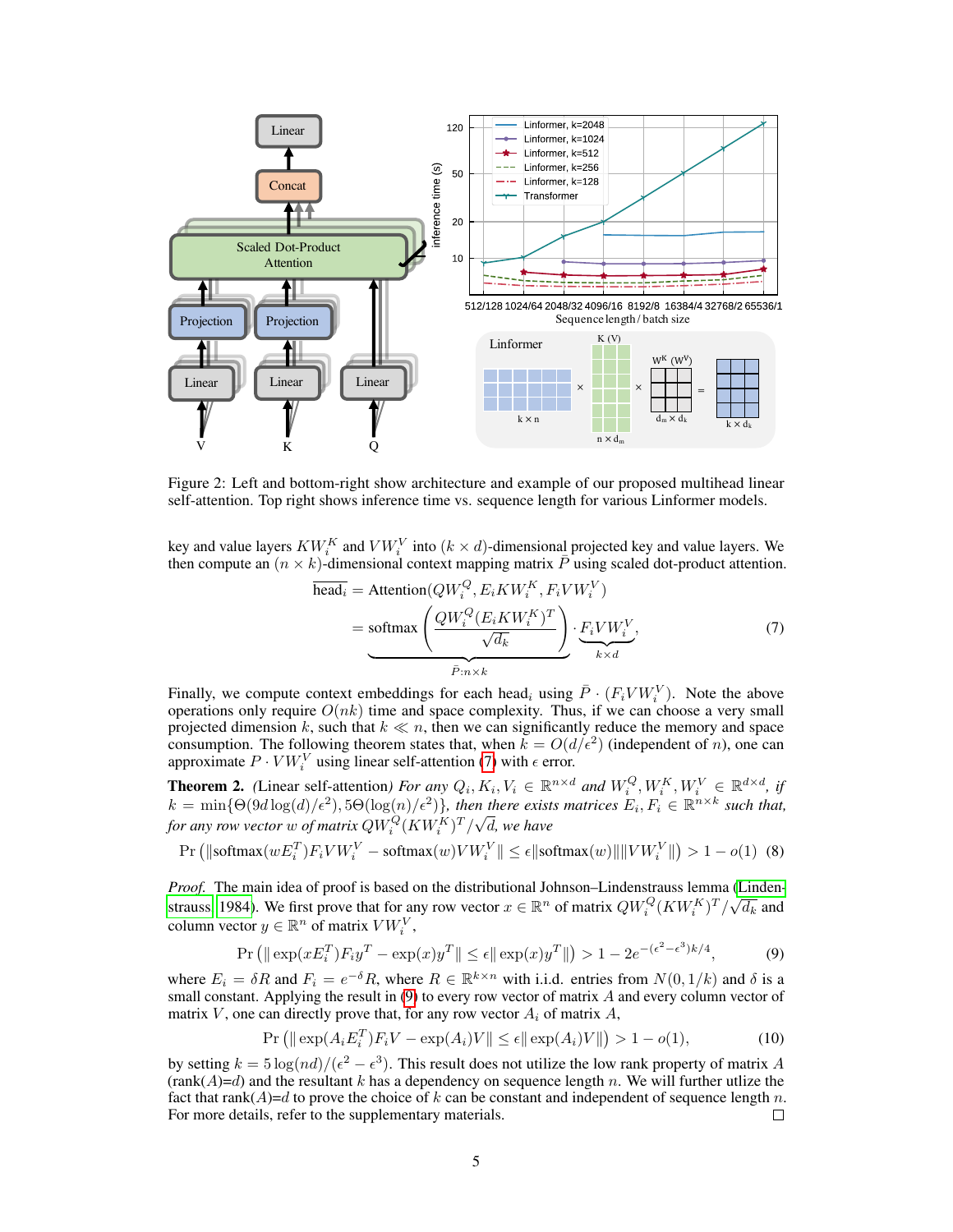In Figure [2](#page-4-0) (top right), we plot the inference speed of Linformer and standard Transformer versus sequence length, while holding the total number of tokens fixed. We see that while standard Transformer becomes slower at longer sequence lengths, the Linformer speed remains relatively flat and is significantly faster at long sequences.

Additional Efficiency Techniques Several additional techniques can be introduced on top of Linformer to further optimize for both performance and efficiency:

Parameter sharing between projections: One can share parameters for the linear projection matrices  $E_i$ ,  $F_i$  across layers and heads. In particular, we experimented with 3 levels of sharing:

- Headwise sharing: for each layer, we share two projection matrices  $E$  and  $F$  such that  $E_i = E$  and  $F_i = F$  across all heads i.
- Key-value sharing: we do headwise sharing, with the additional constraint of sharing the key and value projections. For each layer, we create a single projection matrix  $E$  such that  $E_i = F_i = E$  for each key-value projection matrix across all head *i*.
- Layerwise sharing: we use a single projection matrix E across *all layers*, for all heads, and for both key and value.

For example, in a 12-layer, 12-head stacked Transformer model, headwise sharing, key-value sharing and layerwise sharing will introduce 24, 12, and 1 distinct linear projection matrices, respectively.

**Nonuniform projected dimension:** One can choose a different projected dimension  $k$  for different heads and layers. As shown in Figure [1](#page-3-0) (right), the contextual mapping matrices in different heads and layers have distinct spectrum distributions, and heads in higher layer tend towards a more skewed distributed spectrum (lower rank). This implies one can choose a smaller projected dimension  $k$  for higher layers.

General projections: One can also choose different kinds of low-dimensional projection methods instead of a simple linear projection. For example, one can choose mean/max pooling, or convolution where the kernel and stride is set to  $n/k$ . The convolutional functions contain parameters that require training.

# 5 Experiments

In this section, we present experimental results for the the techniques described above. We analyze the techniques one-by-one and explore how they impact performance.

### 5.1 Pretraining Perplexities

We first compare the pretraining performance of our proposed architecture against RoBERTa [\(Liu](#page-8-6) [et al., 2019\)](#page-8-6), which is based on the Transformer. Following [Devlin et al.](#page-8-1) [\(2019\)](#page-8-1), we use BookCorpus [\(Zhu et al., 2015\)](#page-9-6) plus English Wikipedia as our pretraining set (3300M words). All models are pretrained with the masked-language-modeling (MLM) objective, and the training for all experiments are parallelized across 64 Tesla V100 GPUs with 250k updates.

**Effect of projected dimension:** We experiment with various values for the projected dimension  $k$ . (We use the same k across all layers and heads of Linformer.) In the Figure  $3(a)$  and (b), we plot the validation perplexity curves for both the standard Transformer and the Linformer across different k, for maximum sequence lengths  $n = 512$  and  $n = 1024$ . As expected, the Linformer performs better as projected dimension k increases. However, even at  $k = 128$  for  $n = 512$  and  $k = 256$  for  $n = 1024$ , Linformer's performance is already nearly on par with the original Transformer. **Effect of** sharing projections: In Figure [3\(](#page-6-0)c), we plot the validation perplexity curves for the three parameter sharing strategies (headwise, key-value, and layerwise) with  $n = 512$ . Note that when we use just a single projection matrix (i.e. for layerwise sharing), the resulting Linformer model's validation perplexity almost matches that of the the non-shared model. This suggests that we can decrease the number of additional parameters in our model, and consequently, it's memory consumption, without much detriment to performance.

Effect of longer sequences: We evaluate the effect of sequence length during Linformer pretraining. In the Figure [3\(](#page-6-0)d), we plot the validation perplexity for Linformer with  $n \in \{512, 1024, 2048, 4096\}$ ,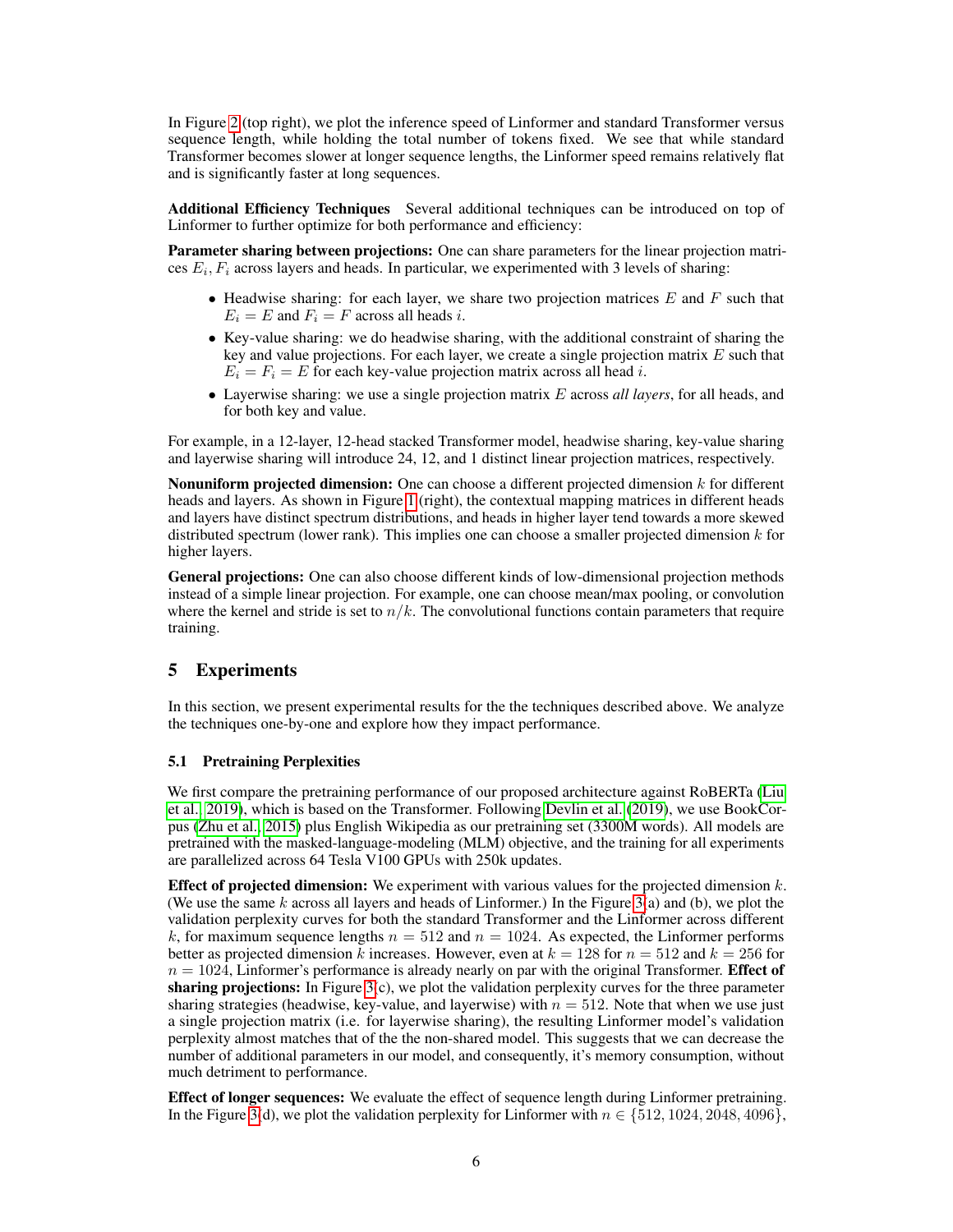

<span id="page-6-0"></span>Figure 3: Pretraining validation perplexity versus number of updates.

holding projected dimension  $k$  fixed at 256. Note that as sequence length increases, even though our projected dimension is fixed, the final perplexities after convergence remain about the same. This further empirically supports our assertion that the Linformer is linear-time.

| $\boldsymbol{n}$ | Model                              | $SST-2$ | <b>IMDB</b> | ONLI | <b>OOP</b> | Average |
|------------------|------------------------------------|---------|-------------|------|------------|---------|
|                  | Liu et al. (2019), RoBERTa-base    | 93.1    | 94.1        | 90.9 | 90.9       | 92.25   |
|                  | Linformer, 128                     | 92.4    | 94.0        | 90.4 | 90.2       | 91.75   |
|                  | Linformer, 128, shared kv          | 93.4    | 93.4        | 90.3 | 90.3       | 91.85   |
|                  | Linformer, 128, shared kv, layer   | 93.2    | 93.8        | 90.1 | 90.2       | 91.83   |
| 512              | Linformer, 256                     | 93.2    | 94.0        | 90.6 | 90.5       | 92.08   |
|                  | Linformer, 256, shared kv          | 93.3    | 93.6        | 90.6 | 90.6       | 92.03   |
|                  | Linformer, 256, shared kv, layer   | 93.1    | 94.1        | 91.2 | 90.8       | 92.30   |
| 512              | Devlin et al. (2019), BERT-base    | 92.7    | 93.5        | 91.8 | 89.6       | 91.90   |
|                  | Sanh et al. (2019), Distilled BERT | 91.3    | 92.8        | 89.2 | 88.5       | 90.45   |
|                  | Linformer, 256                     | 93.0    | 93.8        | 90.4 | 90.4       | 91.90   |
| 1024             | Linformer, 256, shared kv          | 93.0    | 93.6        | 90.3 | 90.4       | 91.83   |
|                  | Linformer, 256, shared kv, layer   | 93.2    | 94.2        | 90.8 | 90.5       | 92.18   |

<span id="page-6-1"></span>Table 2: Dev set results on benchmark natural language understanding tasks. The RoBERTa-base model here is pretrained with same corpus as BERT.

#### 5.2 Downstream Results

Thus far, we have only examined the pretraining perplexities of our model. However, we wish to show that our conclusions hold after *finetuning* on downstream tasks. We finetune our Linformer on IMDB [\(Maas et al., 2011\)](#page-8-8) and SST-2 [\(Socher et al., 2013\)](#page-9-12) (sentiment classification), as well as QNLI (natural language inference) [\(Rajpurkar et al., 2016\)](#page-9-13), and QQP (textual similarity) [\(Chen et al., 2018\)](#page-8-15) We do the same with RoBERTa, 12-layer BERT-base and 6-layer distilled BERT. All of our models, including the Transformer baselines, were pretrained with the same objective, pretraining corpus, and up to 250k updates (although our Linformer takes much less wall-clock time to get to 250k updates, and was consequently trained for less time). Results are listed in Table [2.](#page-6-1)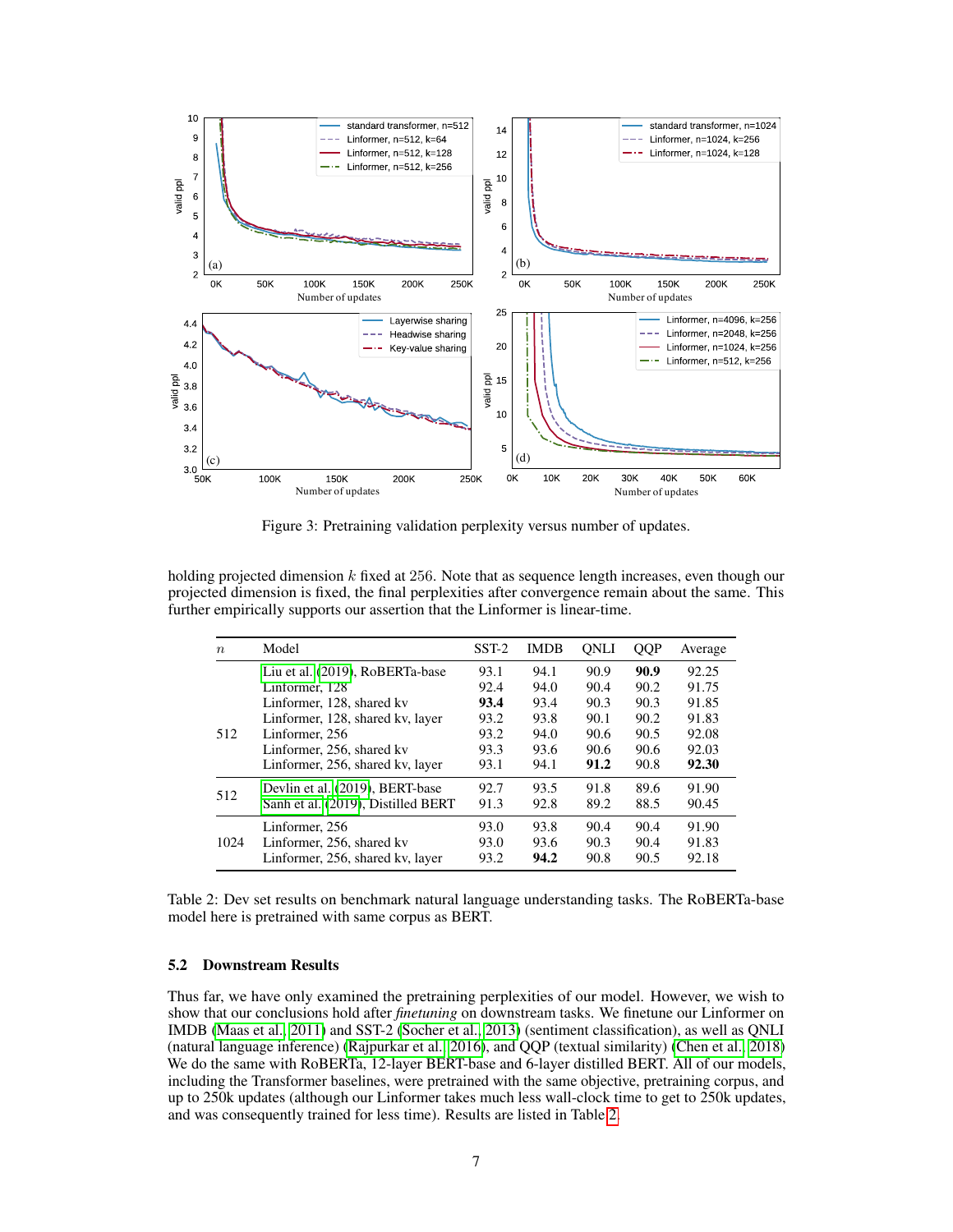We observe that the Linformer model ( $n = 512, k = 128$ ) has comparable downstream performance to the RoBERTa model, and in fact even slightly outperforms it at  $k = 256$ . Moreover, we note that although the Linformer's layerwise sharing strategy shares a single projection matrix across the entire model, it actually exhibits the best accuracy result of all three parameter sharing strategies. Furthermore, the Linformer pretrained with longer sequence length ( $n = 1024$ ,  $k = 256$ ) has similar results to the one pretrained with shorter length  $(n = 512, k = 256)$ , this empirically supports the notion that *the performance of Linformer model is mainly determined by the projected dimension* k *instead of the ratio* n/k*.*

#### 5.3 Inference-time Efficiency Results

In Table [3,](#page-7-0) we report the inference efficiencies of Linformer (with layerwise sharing) against a standard Transformer. We benchmark both models' inference speed and memory on a 16GB Tesla V100 GPU card. We randomly generate data up to some sequence length  $n$  and perform a full forward pass on a multiple batches. We also choose batch size based on the maximum batch size that can fit in memory, and our memory savings are computed based on this number.

| length $n$ | projected dimensions $k$<br>1024<br>256<br>512<br>2048 |      |        |      | length $n$ | projected dimensions $k$ |      |      |      |      |      |
|------------|--------------------------------------------------------|------|--------|------|------------|--------------------------|------|------|------|------|------|
|            | 128                                                    |      |        |      |            |                          | 128  | 256  | 512  | 1024 | 2048 |
| 512        | 1.5x                                                   | 1.3x | $\sim$ |      |            | 512                      | 17x  | 1.5x |      |      |      |
| 1024       | 1.7x                                                   | 1.6x | 1.3x   |      |            | 1024                     | 3.0x | 2.9x | 1.8x |      |      |
| 2048       | 2.6x                                                   | 2.4x | 2.1x   | 1.3x |            | 2048                     | 6.1x | 5.6x | 3.6x | 2.0x |      |
| 4096       | 3.4x                                                   | 3.2x | 2.8x   | 2.2x | 1.3x       | 4096                     | 14x  | 13x  | 8.3x | 4.3x | 2.3x |
| 8192       | 5.5x                                                   | 5.0x | 4.4x   | 3.5x | 2.1x       | 8192                     | 28x  | 26x  | 17x  | 8.5x | 4.5x |
| 16384      | 8.6x                                                   | 7.8x | 7.0x   | 5.6x | 3.3x       | 16384                    | 56x  | 48x  | 32x  | 16x  | 8x   |
| 32768      | 13x                                                    | 12x  | 11x    | 8.8x | 5.0x       | 32768                    | 56x  | 48x  | 36x  | 18x  | 16x  |
| 65536      | 20x                                                    | 18x  | 16x    | 14x  | 7.9x       | 65536                    | 60x  | 52x  | 40x  | 20x  | 18x  |

<span id="page-7-0"></span>Table 3: Inference-time efficiency improvements of the Linformer over the Transformer, across various projected dimensions  $k$  and sequence lengths  $n$ . Left table shows time saved. Right table shows memory saved.

From Table [3,](#page-7-0) we see that even with  $n = 512$  and  $k = 128$ , Linformer has  $1.5 \times$  faster inference time and allows for a  $1.7\times$  larger maximum batch size than the Transformer. As sequence length increases, the inference-time speed-up and memory savings are even more dramatic. We also plot inference times of both Linformer and Transformer on the 100 data samples in the top right of Figure [2.](#page-4-0)

# 6 Conclusion

Transformer models are notoriously slow to train and deploy in practice since their self-attention operations have  $O(n^2)$  time and space complexity with respect to sequence length n. In this paper, we demonstrate, both theoretically and empirically, that the stochastic matrix formed by self-attention mechanism is low-rank. We further leverage this observation to propose a new, highly efficient selfattention mechanism. Through a combination of theoretical and empirical analysis, we demonstrate that our proposed approach is  $O(n)$  with respect to sequence length.

### Broader Impact

Our work focuses on making Transformers more efficient by introducing a mechanism that reduces self-attention to linear-time complexity. Potential positive impacts of efficient transformers include increasing the accessibility of our models, both for deployment on devices, as well as during training for research purposes. It also has potential impact on training transformer on images since we can support very long sequences. Furthermore, there are positive environmental benefits associated with decreasing the power consumption of models. As such, we see no immediate negative ethical or societal impacts of our work beyond what applies to other core building blocks of deep learning.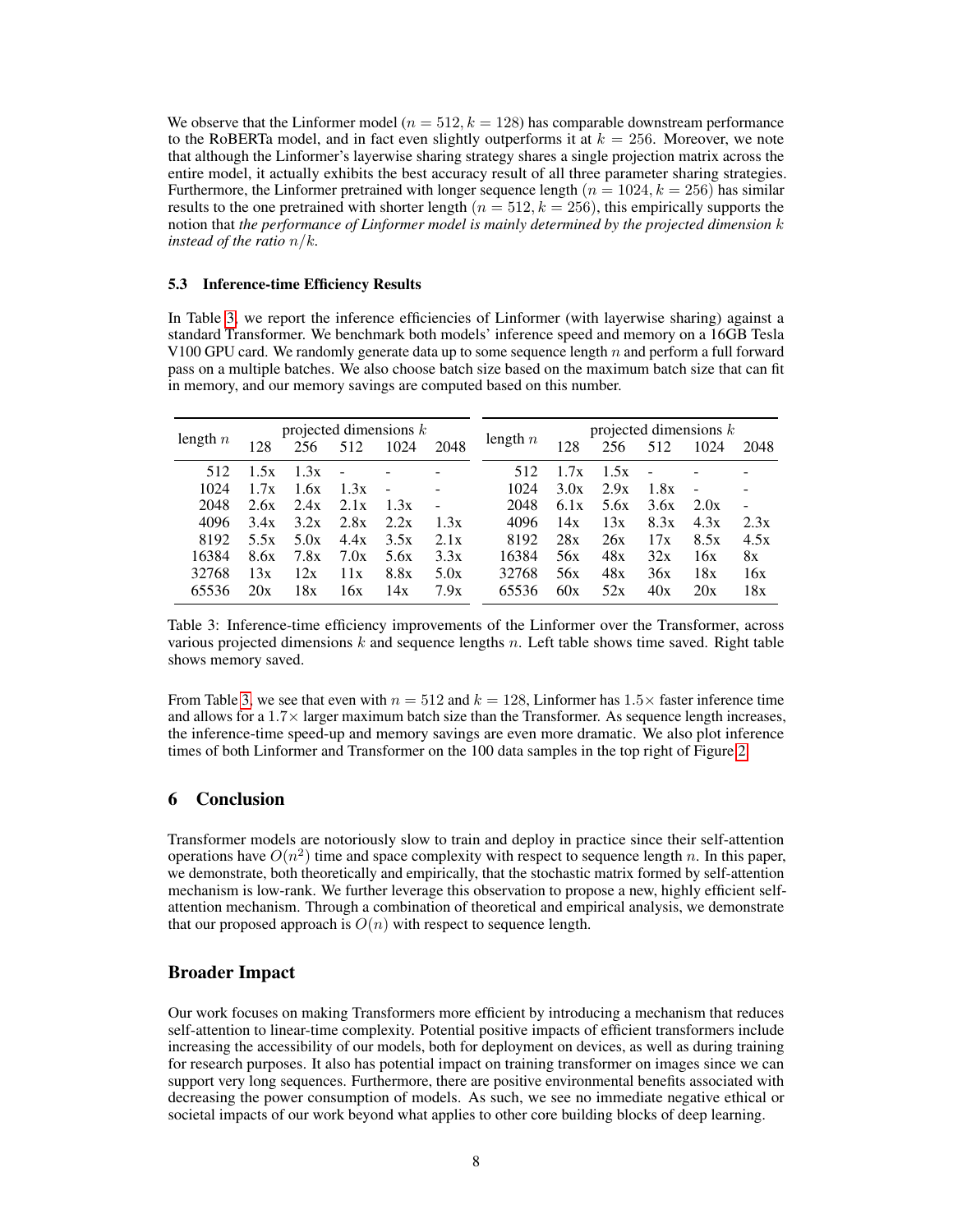## **References**

- <span id="page-8-16"></span>Rosa I Arriaga and Santosh Vempala. An algorithmic theory of learning: Robust concepts and random projection. *Machine Learning*, 63(2):161–182, 2006.
- <span id="page-8-4"></span>Iz Beltagy, Matthew E Peters, and Arman Cohan. Longformer: The long-document transformer. *arXiv preprint arXiv:2004.05150*, 2020.
- <span id="page-8-0"></span>Tom B Brown, Benjamin Mann, Nick Ryder, Melanie Subbiah, Jared Kaplan, Prafulla Dhariwal, Arvind Neelakantan, Pranav Shyam, Girish Sastry, Amanda Askell, et al. Language models are few-shot learners. *arXiv preprint arXiv:2005.14165*, 2020.
- <span id="page-8-12"></span>Tianqi Chen, Bing Xu, Chiyuan Zhang, and Carlos Guestrin. Training deep nets with sublinear memory cost. *arXiv preprint arXiv:1604.06174*, 2016.
- <span id="page-8-15"></span>Zihan Chen, Hongbo Zhang, Xiaoji Zhang, and Leqi Zhao. Quora question pairs, 2018.
- <span id="page-8-3"></span>Rewon Child, Scott Gray, Alec Radford, and Ilya Sutskever. Generating long sequences with sparse transformers. *arXiv preprint arXiv:1904.10509*, 2019.
- <span id="page-8-1"></span>Jacob Devlin, Ming-Wei Chang, Kenton Lee, and Kristina Toutanova. Bert: Pre-training of deep bidirectional transformers for language understanding. In *Proceedings of the 2019 Conference of the North American Chapter of the Association for Computational Linguistics: Human Language Technologies, Volume 1 (Long and Short Papers)*, pp. 4171–4186, 2019.
- <span id="page-8-14"></span>Carl Eckart and Gale Young. The approximation of one matrix by another of lower rank. *Psychometrika*, 1(3):211–218, 1936.
- <span id="page-8-10"></span>Angela Fan, Pierre Stock, Benjamin Graham, Edouard Grave, Remi Gribonval, Herve Jegou, and Armand Joulin. Training with quantization noise for extreme fixed-point compression. *arXiv preprint arXiv:2004.07320*, 2020.
- <span id="page-8-2"></span>Geoffrey Hinton, Oriol Vinyals, and Jeff Dean. Distilling the knowledge in a neural network. *arXiv preprint arXiv:1503.02531*, 2015.
- <span id="page-8-11"></span>Yanping Huang, Youlong Cheng, Ankur Bapna, Orhan Firat, Dehao Chen, Mia Chen, HyoukJoong Lee, Jiquan Ngiam, Quoc V Le, Yonghui Wu, et al. Gpipe: Efficient training of giant neural networks using pipeline parallelism. In *Advances in Neural Information Processing Systems*, pp. 103–112, 2019.
- <span id="page-8-9"></span>Benoit Jacob, Skirmantas Kligys, Bo Chen, Menglong Zhu, Matthew Tang, Andrew Howard, Hartwig Adam, and Dmitry Kalenichenko. Quantization and training of neural networks for efficient integer-arithmetic-only inference. In *Proceedings of the IEEE Conference on Computer Vision and Pattern Recognition*, pp. 2704–2713, 2018.
- <span id="page-8-5"></span>Nikita Kitaev, Lukasz Kaiser, and Anselm Levskaya. Reformer: The efficient transformer. In *International Conference on Learning Representations*, 2020.
- <span id="page-8-7"></span>Mike Lewis, Yinhan Liu, Naman Goyal, Marjan Ghazvininejad, Abdelrahman Mohamed, Omer Levy, Ves Stoyanov, and Luke Zettlemoyer. Bart: Denoising sequence-to-sequence pre-training for natural language generation, translation, and comprehension. *ACL*, 2019.
- <span id="page-8-13"></span>W Johnson J Lindenstrauss. Extensions of lipschitz maps into a hilbert space. *Contemp. Math*, 26: 189–206, 1984.
- <span id="page-8-6"></span>Yinhan Liu, Myle Ott, Naman Goyal, Jingfei Du, Mandar Joshi, Danqi Chen, Omer Levy, Mike Lewis, Luke Zettlemoyer, and Veselin Stoyanov. Roberta: A robustly optimized bert pretraining approach. *arXiv preprint arXiv:1907.11692*, 2019.
- <span id="page-8-8"></span>Andrew L Maas, Raymond E Daly, Peter T Pham, Dan Huang, Andrew Y Ng, and Christopher Potts. Learning word vectors for sentiment analysis. In *Proceedings of the 49th annual meeting of the association for computational linguistics: Human language technologies-volume 1*, pp. 142–150. Association for Computational Linguistics, 2011.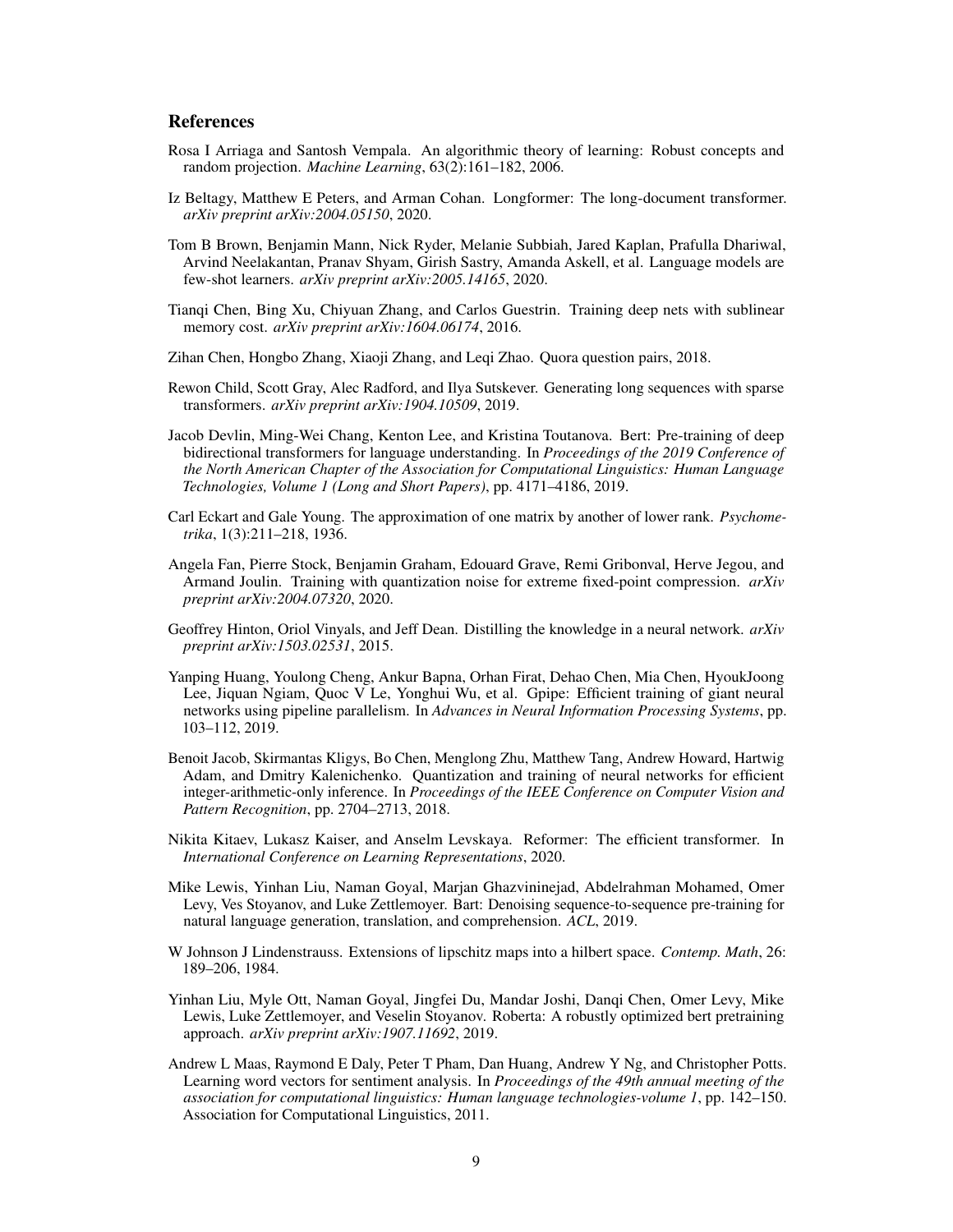- <span id="page-9-11"></span>Stephen Merity, Caiming Xiong, James Bradbury, and Richard Socher. Pointer sentinel mixture models. *arXiv preprint arXiv:1609.07843*, 2016.
- <span id="page-9-8"></span>Paulius Micikevicius, Sharan Narang, Jonah Alben, Gregory Diamos, Erich Elsen, David Garcia, Boris Ginsburg, Michael Houston, Oleksii Kuchaiev, Ganesh Venkatesh, et al. Mixed precision training. *arXiv preprint arXiv:1710.03740*, 2017.
- <span id="page-9-3"></span>Abdelrahman Mohamed, Dmytro Okhonko, and Luke Zettlemoyer. Transformers with convolutional context for asr. *arXiv preprint arXiv:1904.11660*, 2019.
- <span id="page-9-1"></span>Myle Ott, Sergey Edunov, David Grangier, and Michael Auli. Scaling neural machine translation. In *Proceedings of the Third Conference on Machine Translation: Research Papers*, pp. 1–9, 2018.
- <span id="page-9-9"></span>Myle Ott, Sergey Edunov, Alexei Baevski, Angela Fan, Sam Gross, Nathan Ng, David Grangier, and Michael Auli. fairseq: A fast, extensible toolkit for sequence modeling. In *Proceedings of the 2019 Conference of the North American Chapter of the Association for Computational Linguistics (Demonstrations)*, pp. 48–53, 2019.
- <span id="page-9-5"></span>Jiezhong Qiu, Hao Ma, Omer Levy, Scott Wen-tau Yih, Sinong Wang, and Jie Tang. Blockwise self-attention for long document understanding. *arXiv preprint arXiv:1911.02972*, 2019.
- <span id="page-9-4"></span>Alec Radford, Jeffrey Wu, Rewon Child, David Luan, Dario Amodei, and Ilya Sutskever. Language models are unsupervised multitask learners. *OpenAI Blog*, 1(8):9, 2019.
- <span id="page-9-2"></span>Colin Raffel, Noam Shazeer, Adam Roberts, Katherine Lee, Sharan Narang, Michael Matena, Yanqi Zhou, Wei Li, and Peter J Liu. Exploring the limits of transfer learning with a unified text-to-text transformer. *arXiv preprint arXiv:1910.10683*, 2019.
- <span id="page-9-13"></span>Pranav Rajpurkar, Jian Zhang, Konstantin Lopyrev, and Percy Liang. Squad: 100,000+ questions for machine comprehension of text. In *Proceedings of the 2016 Conference on Empirical Methods in Natural Language Processing*, pp. 2383–2392, 2016.
- <span id="page-9-10"></span>Victor Sanh, Lysandre Debut, Julien Chaumond, and Thomas Wolf. Distilbert, a distilled version of bert: smaller, faster, cheaper and lighter. *arXiv preprint arXiv:1910.01108*, 2019.
- <span id="page-9-12"></span>Richard Socher, Alex Perelygin, Jean Wu, Jason Chuang, Christopher D Manning, Andrew Y Ng, and Christopher Potts. Recursive deep models for semantic compositionality over a sentiment treebank. In *Proceedings of the 2013 conference on empirical methods in natural language processing*, pp. 1631–1642, 2013.
- <span id="page-9-0"></span>Ashish Vaswani, Noam Shazeer, Niki Parmar, Jakob Uszkoreit, Llion Jones, Aidan N Gomez, Łukasz Kaiser, and Illia Polosukhin. Attention is all you need. In *Advances in neural information processing systems*, pp. 5998–6008, 2017.
- <span id="page-9-7"></span>Alex Wang, Amanpreet Singh, Julian Michael, Felix Hill, Omer Levy, and Samuel R. Bowman. GLUE: A multi-task benchmark and analysis platform for natural language understanding. *CoRR*, abs/1804.07461, 2018. URL <http://arxiv.org/abs/1804.07461>.
- <span id="page-9-6"></span>Yukun Zhu, Ryan Kiros, Rich Zemel, Ruslan Salakhutdinov, Raquel Urtasun, Antonio Torralba, and Sanja Fidler. Aligning books and movies: Towards story-like visual explanations by watching movies and reading books. In *Proceedings of the IEEE international conference on computer vision*, pp. 19–27, 2015.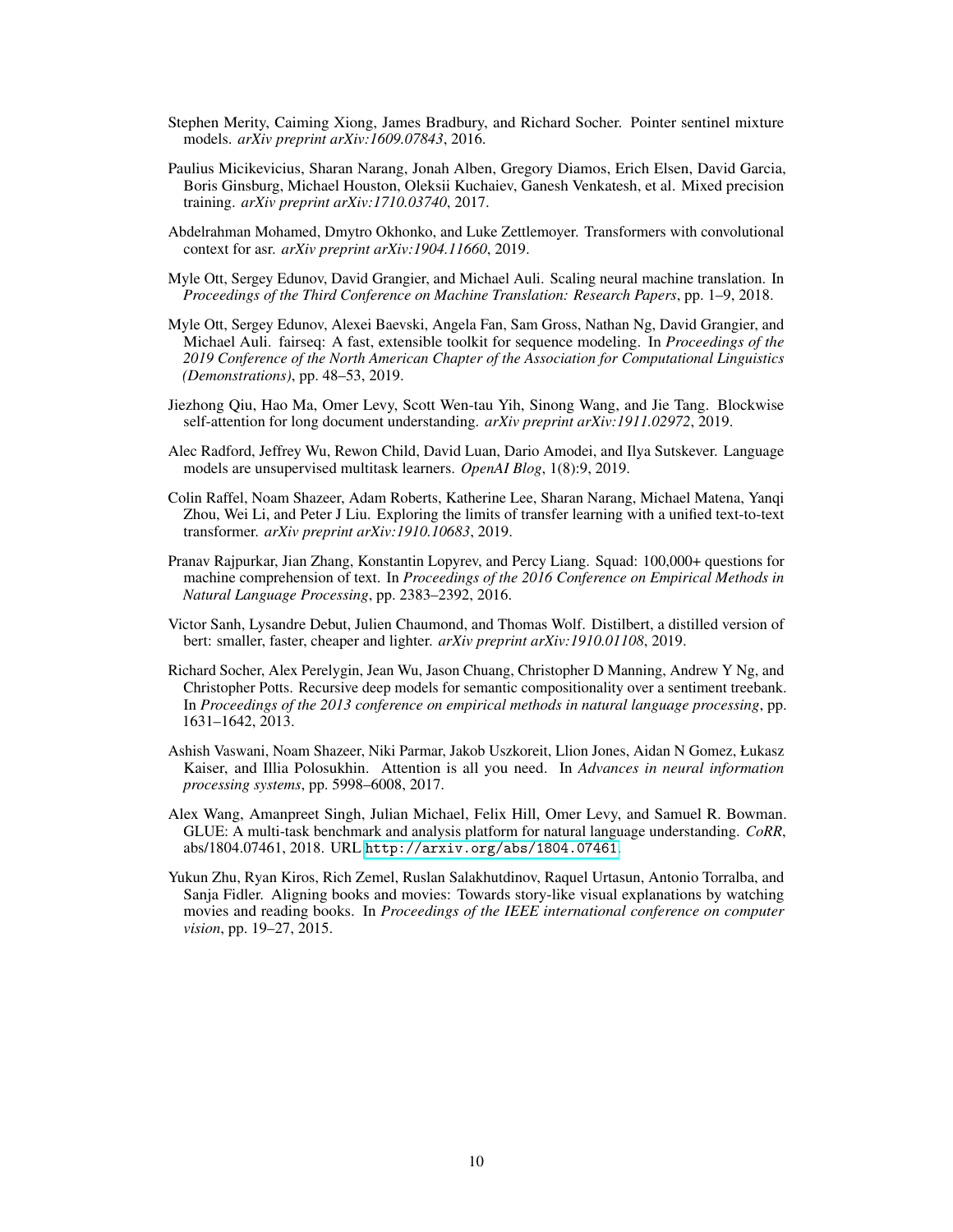# A Proof of Theorem 1

*Proof.* The main proof idea is based on the distributional Johnson–Lindenstrauss lemma [\(Linden](#page-8-13)[strauss, 1984\)](#page-8-13) (JL, for short), the following version is from [\(Arriaga & Vempala, 2006\)](#page-8-16).

**Lemma 1.** Let R be an  $k \times n$  matrix,  $1 \leq k \leq n$ , with i.i.d. entries from  $N(0, 1/k)$ . For any  $x, y \in \mathbb{R}^n$ , we have

$$
\Pr\left(\|Rx\| \le (1+\epsilon)\|x\|\right) > 1 - e^{-(\epsilon^2 - \epsilon^3)k/4},\tag{11}
$$

$$
\Pr\left(\|xR^T R y^T - x y^T\| \le \epsilon \|xy\|\right) > 1 - 2e^{-(\epsilon^2 - \epsilon^3)k/4}.\tag{12}
$$

For simplicity, we will omit the subscript i for matrix  $W_i^K$ ,  $W_i^Q$ ,  $W_i^V$ ,  $E_i$  and  $F_i$ . We will regard Q as  $QW^Q$ , K as  $KW^K$  and V as  $VW^V$ . Define

<span id="page-10-1"></span><span id="page-10-0"></span>
$$
A = \frac{QW_i^Q (KW_i^K)^T}{\sqrt{d}}\tag{13}
$$

Based on the definition of contextual mapping matrix  $P$ , we have

$$
P = \text{softmax}\left[\frac{QW_i^Q(KW_i^K)^T}{\sqrt{d}}\right]
$$

$$
= \exp(A) \cdot D_A^{-1},\tag{14}
$$

where  $D_A$  is an  $n \times n$  diagonal matrix such that

$$
(D_A)_{ii} = \sum_{j=1}^{n} \exp(A_{ji})
$$
\n(15)

Here we provide a constructive proof. Given any approximation error  $\epsilon > 0$ , define the following matrix.

$$
\tilde{P} = \exp\left(A\right) \cdot D_A^{-1} R^T R,\tag{16}
$$

where R be an  $k \times n$  matrix,  $1 \leq k \leq n$ , with i.i.d. entries from  $N(0, 1/k)$ . Clearly the rank of matrix  $\tilde{P}$  satisifies

$$
rank(\tilde{P}) \le rank(R) = k.
$$
\n(17)

We further show that, when  $k = log(n)$ , we have that, for any column vector  $w \in \mathbb{R}^n$ ,

$$
\Pr\left(\|\tilde{P}h - Ph\| \le \epsilon \|Ph\|\right) > 1 - o(1). \tag{18}
$$

This concludes the theorem. For any row vector  $u \in \mathbb{R}^n$  of matrix P and any column vector  $w \in \mathbb{R}^n$ of matrix  $VW<sup>V</sup>$ , applying the JL Lemma, we can obtain

$$
\Pr\left(\|uR^t R w^T - u w^T\| \le \epsilon \|u w^T\|\right) > 1 - 2e^{-(\epsilon^2 - \epsilon^3)k/4}.\tag{19}
$$

Therefore, we have

$$
\Pr\left(\|\tilde{P}w^T - Pw^T\| \le \epsilon \|Pw^T\|\right) = \Pr\left(\|PR^TRw^T - Pw^T\| \le \epsilon \|Pw^T\|\right)
$$

$$
\ge 1 - \sum_{x \in P} \Pr\left(\|xR^TRw^T - xw^T\| > \epsilon \|xw^T\|\right)
$$

$$
\ge 1 - 2ne^{-(\epsilon^2 - \epsilon^3)k/4}.\tag{20}
$$

The above, step (a) is based on the union bound. The step (b) is utilizing the result of JL Lemma. Let  $k = 5 \log(n) / (\epsilon^2 - \epsilon^3)$ , then theorem follows.  $\Box$